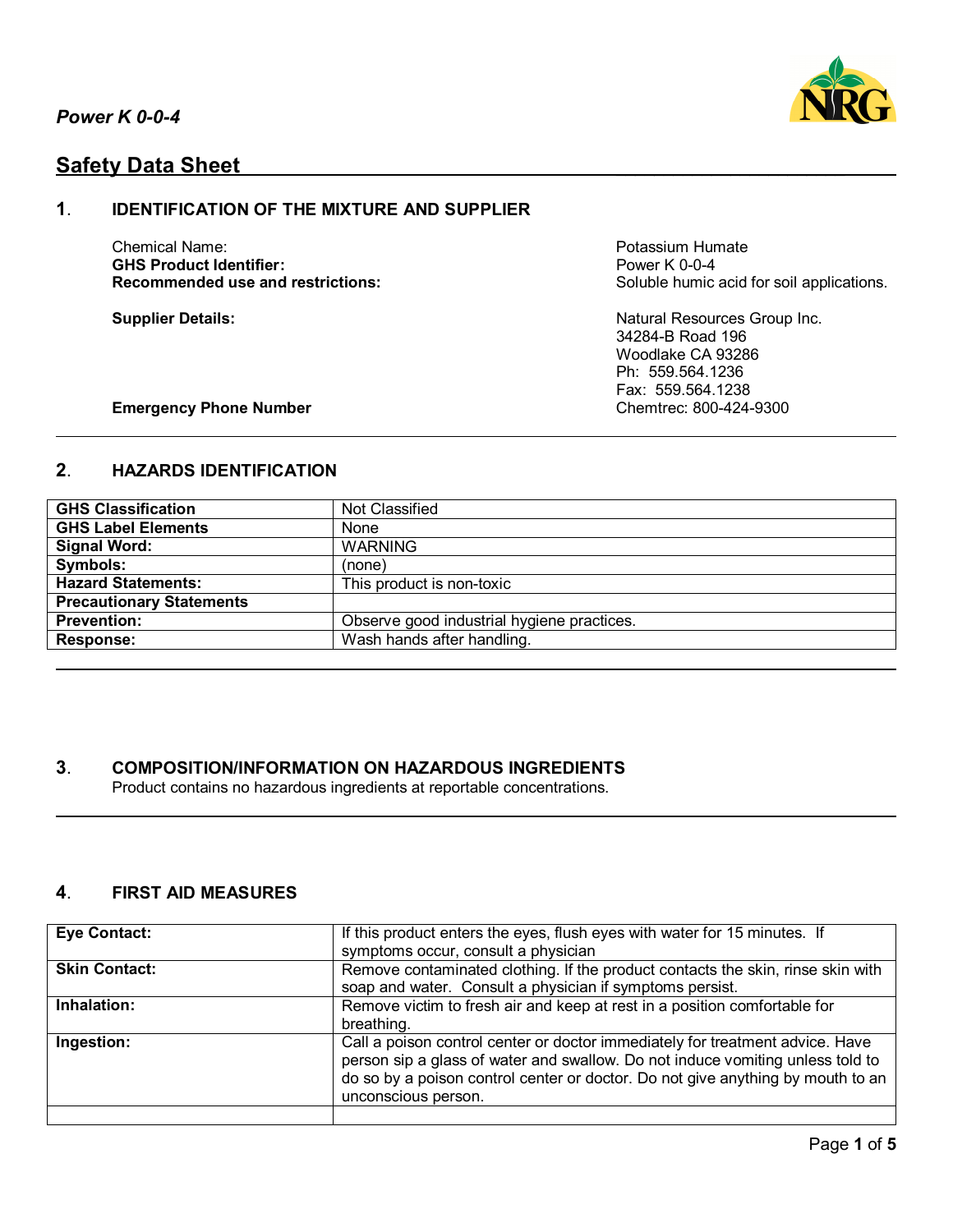

## **5**. **FIRE FIGHTING MEASURES**

#### **FIRE & EXPLOSION PREVENTIVE MEASURES**

Non flammable, no explosive risk.

#### **EXTINGUISHING MEDIA**

In case of fire, use appropriate extinguishing agent for surrounding fires: carbon dioxide, dry chemical powder, alcohol resistant foam or water spray.

### **SPECIAL FIRE FIGHTING PROCEDURES**

Wear self-contained respirator and fully protective impervious suit.

#### **UNUSUAL EXPLOSION AND FIRE PROCEDURES**

None.

#### **6**. **ACCIDENTAL RELEASE MEASURES**

#### **SPILL AND LEAK RESPONSE AND ENVIRONMENTAL PRECAUTIONS:**

In case of a release, clear the affected area and protect people. Uncontrolled releases should be responded to by appropriately trained personnel in proper personal protective equipment, using pre-planned procedures. In terms of small incidental releases, the minimum personal protective equipment should be as follows: gloves, goggles and appropriate body protection (i.e. boots, Tyvex suit, rubber gloves and leather or cloth gloves over latex gloves.)

## **7**. **HANDLING AND STORAGE**

#### **HANDLING:**

Avoid breathing dust, vapor, mist or gas. Avoid contact with skin and eyes. Avoid prolonged or repeated exposure. Open and handle container with care. Keep ignition sources away.

#### **STORAGE**

Store in a tightly closed container in a dry, well-ventilated place.

#### **STORAGE TEMPERATURE:**

 $15 - 30^{\circ}$ C

#### **8**. **EXPOSURE CONTROLS/PERSONAL PROTECTION**

#### **PERSONAL PROTECTIVE EQUIPMENT:**

The user, as part of a formal exposure risk assessment, should decide upon the provision of personal protective equipment and the need to provide engineering control measures. Based upon the available toxicological information the protective measures described below should be regarded as a minimum.

#### **RESPIRATORY PROTECTION:**

Use a NIOSH approved respirator when exposure limits are exceeded or if irritation or other symptoms are experienced.

#### **EYE PROTECTION:**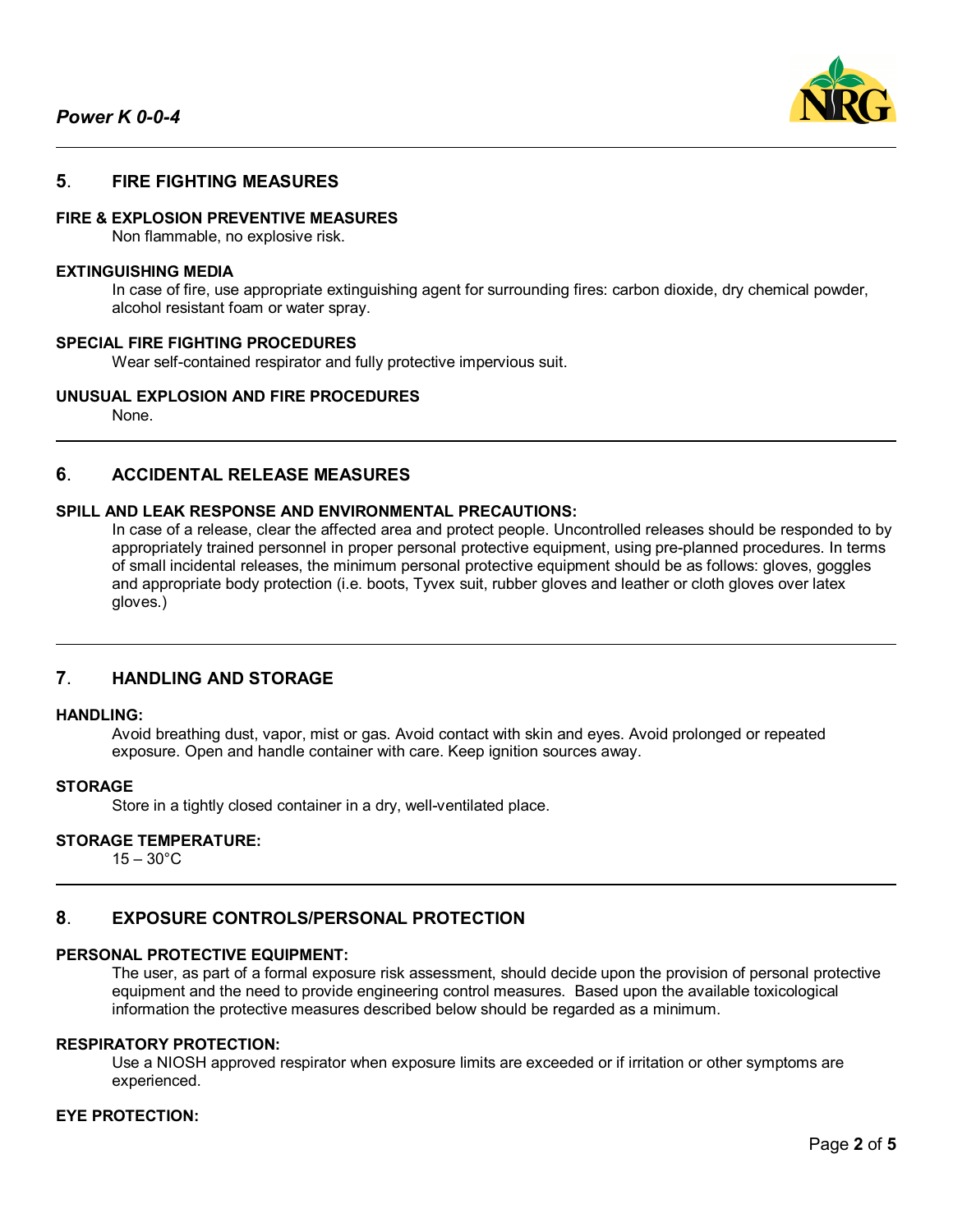

## *Power K 0-0-4*

Wear goggles or safety glasses when using this product. Make sure that there is an eyewash facility in your vicinity.

## **SKIN PROTECTION:**

Wear impervious gloves and protective clothing.

### **WORK & HYGIENIC PRACTICES:**

Provide readily accessible eye wash stations & safety showers. Wash at end of each shift & before eating, smoking or using the toilet. Launder clothes that have become contaminated.

## **9**. **PHYSICAL AND CHEMICAL PROPERTIES**

| Appearance (physical state, color, etc.):     | Dark brown/black flakes |
|-----------------------------------------------|-------------------------|
| <b>Odor threshold:</b>                        | Not Available           |
| pH:                                           | Not Available           |
| <b>Melting point/freezing point:</b>          | Not Available           |
| Initial boiling point and boiling range:      | Not Available           |
| <b>Flash point:</b>                           | Not Available           |
| <b>Evaporation rate:</b>                      | 1.0                     |
| Flammability (solid, gas):                    | Not Available           |
| Upper/lower flammability or explosive limits: | Not Available           |
| Vapor pressure:                               | Not Available           |
| Vapor density:                                | Not Available           |
| <b>Relative density:</b>                      | Not Available           |
| Solubility in water:                          | $98\% - 100\%$          |
| Partition coefficient: n-octanol/water:       | Not Available           |
| <b>Autoignition temperature:</b>              | Not Available           |
| <b>Decomposition temperature:</b>             | Not Available           |

## **10**. **STABILITY AND REACTIVITY**

### **STABILITY**

Stable under normal temperatures and pressures.

#### **CONDITIONS TO AVOID**

Isolate from extreme heat, and incompatible materials.

## **MATERIALS TO AVOID**

Acidic materials.

## **HAZARDOUS DECOMPOSITION PRODUCTS**

None known

## **HAZARDOUS POLYMERIZATION**

Will not occur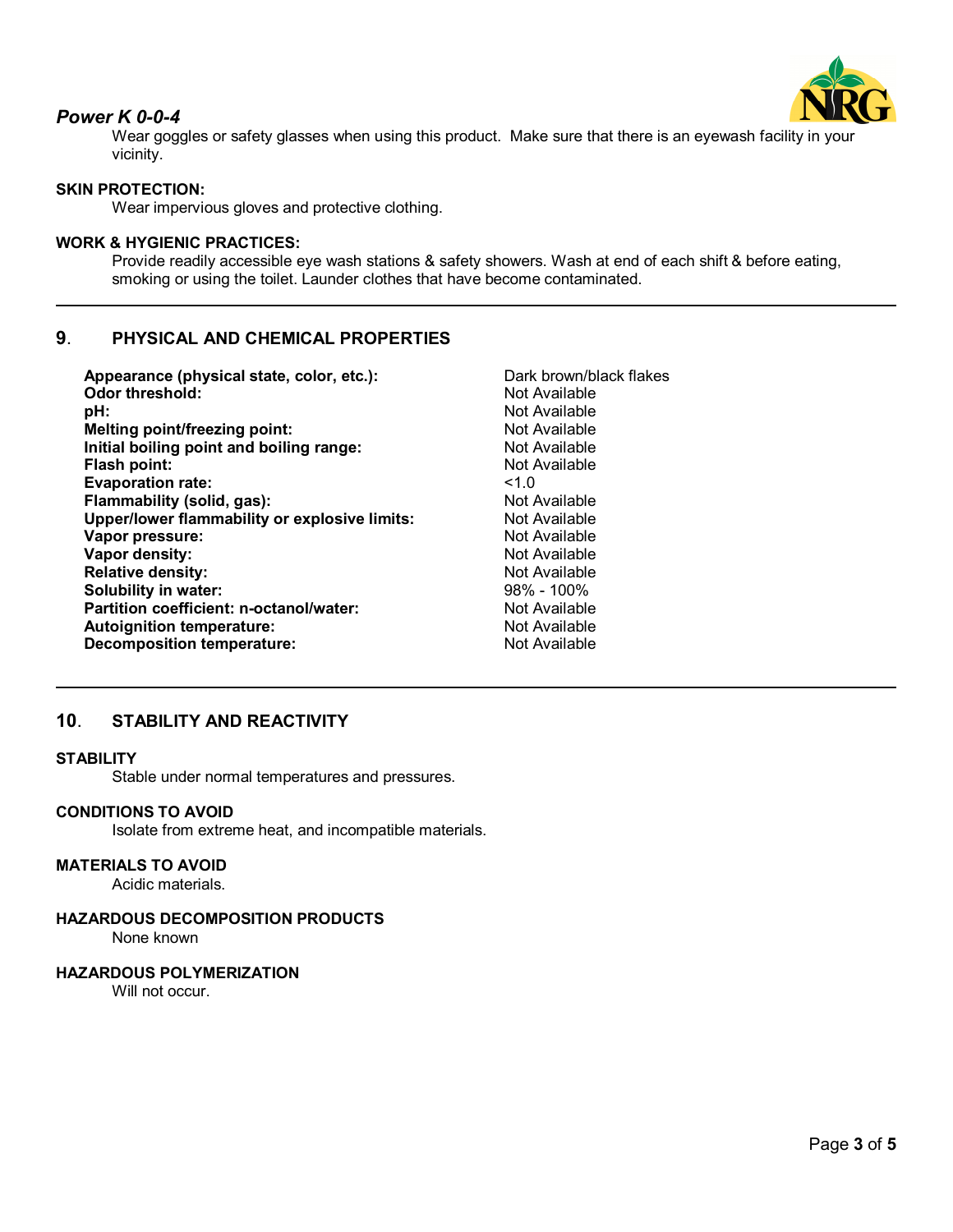

## **11**. **TOXICOLOGICAL INFORMATION**

## **ACUTE HAZARDS**

**EYE & SKIN CONTACT:**

Eye and Skin irritation.

**INHALATION:** May cause irritation.

#### **SWALLOWING:**

May be harmful if swallowed.

#### **SUBCHRONIC HAZARDS/CONDITIONS AGGRAVATED**

**CONDITIONS AGGRAVATED:**

None Known.

#### **CHRONIC HAZARDS**

**CANCER, REPRODUCTIVE & OTHER CHRONIC HAZARDS:** Not available.

#### **MAMMALIAN TOXICITY INFORMATION**

Not available.

## **12**. **ECOLOGICAL INFORMATION**

**13**. **DISPOSAL CONSIDERATIONS**

| <b>OXICITY</b> |  |
|----------------|--|

Bioconcentration factor (BCF): Not Available<br>Mobility in soil: Not Available Mobility in soil:<br>
PBT and vPvB assessment:<br>
PBT and vPvB assessment: PBT and vPvB assessment:

Other adverse effects: Not Available

The product is not classified as environmentally hazardous. However, this does not exclude the possibility that large or frequent spills can have a harmful or damaging effect on the environment Persistence and degradability:<br>
Bioaccumulative potential:<br>
The product is not expected to bio-accumulative potential: The product is not expected to bio-accumulate

Contact a licensed professional waste disposal service. Dispose in a manner consistent with federal, state and local environmental regulations.